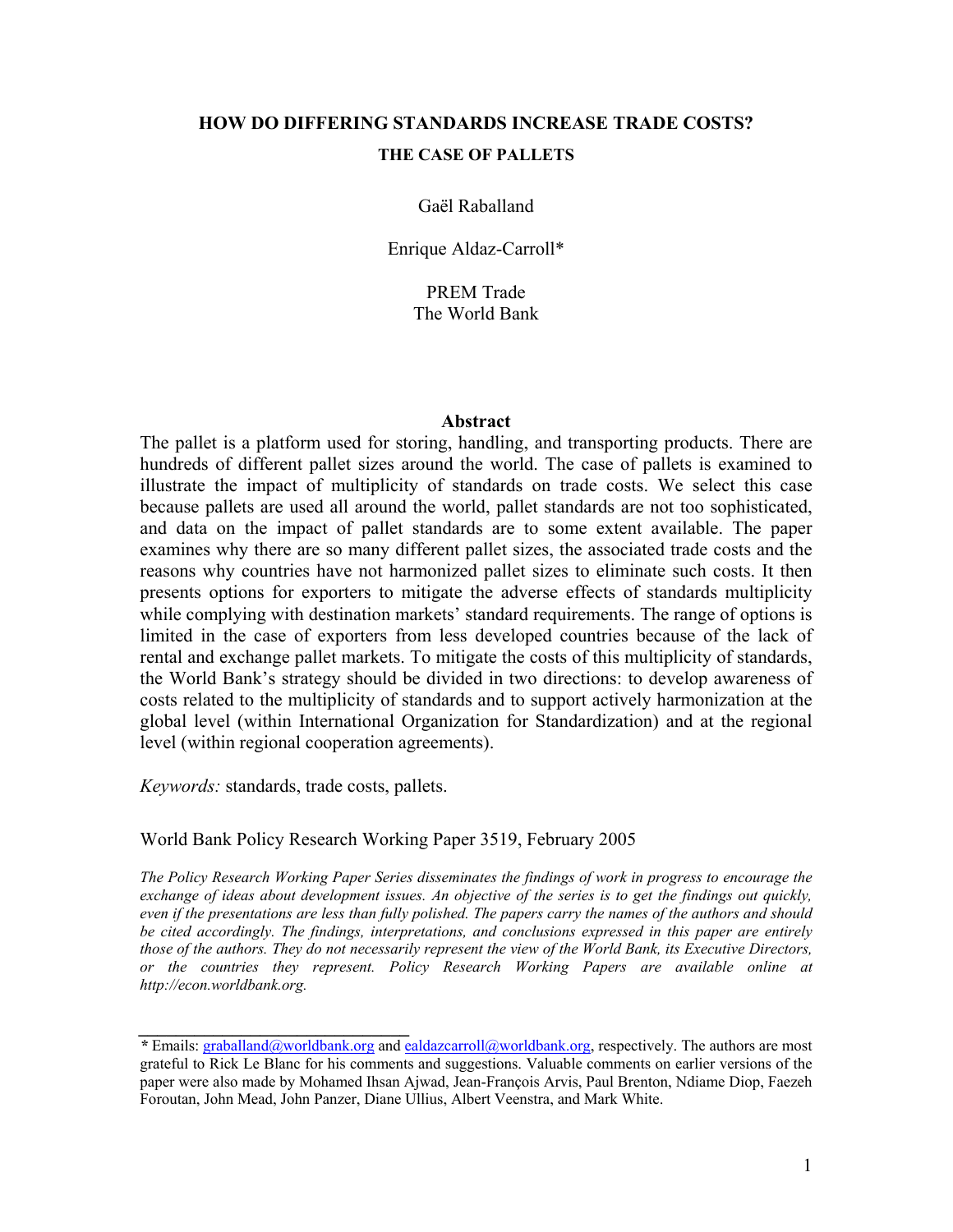### **Introduction**

 $\overline{a}$ 

The pallet is a portable, horizontal, rigid platform used as a base for storing, stacking, handling, and transporting goods as a unit load (National Wooden Pallet and Container Association 2004) (see Figure 1).





The pallet case is an interesting one because of the multiplicity of pallet sizes and the extensive use of pallets in the world. "Pallets move the world" (White 2000:1): 80 percent of US trade is carried on pallets. Each year, around 280 million of pallets circulate in the EU.

The pallet is considered as one of the two key innovations of the twentieth century for material handling (Le Blanc 2002:1). The pallet was first used in the 1930s in the United States. During the war in the Pacific, the US Army developed considerably pallet utilization to improve the efficiency of material handling. Pallet use spread rapidly to the rest of the world. Today, the pallet is used in a vast majority of countries. Its use has developed dramatically for three main reasons: it protects the product, it improves storage and it makes distribution more efficient.

As transport companies in other countries adopted the pallet, many employed pallets with different sizes and composition. There are hundreds of different pallet sizes in the world. The paper focuses only on the multiplicity of pallet product standards that are mainly determined by pallet size<sup>1</sup>.

<sup>&</sup>lt;sup>1</sup> The paper does not address phytosanitary and environmental standards, where there is a lower degree of multiplicity.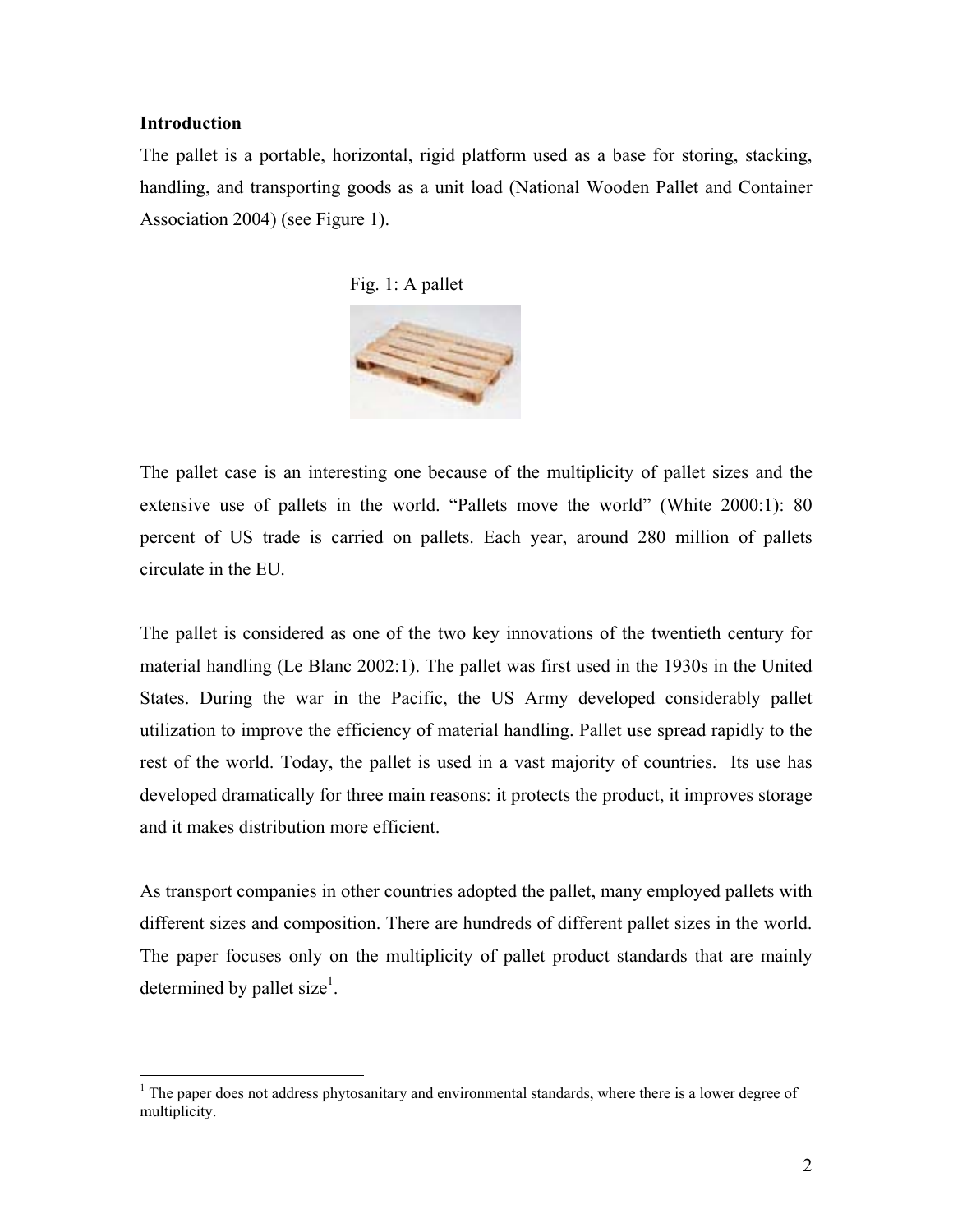The main finding of this paper is that the multiplicity of standards increases countries' trade costs and poses a particular challenge for least developed countries (LDCs). The multiplicity of pallet sizes increases trade costs because products must be manually unloaded from their pallets at the border and reloaded on a pallet with the standards of the destination country. The multiplicity of pallet sizes poses a particular challenge for LDCs because the lack of rental and exchange pallet markets limit LDCs' ability to comply with differing pallet size standards in destination markets. The low value added of the products carried on pallets from LDCs makes their exporting firms more sensitive to the increases in trade costs resulting from the multiplicity of pallet sizes.

The paper is structured as follows: the first section assesses the extent of standards multiplicity of pallet sizes and its trade costs; the second section examines how LDCs are affected by the multiplicity of pallet sizes; the third section concludes and derives policy implications.

#### **1. The Multiplicity of Pallet Standards in the World**

This section starts by reviewing the prevalence of the multiplicity of pallet sizes across countries and the reasons for the failures to harmonize pallet sizes. It then examines the implications of the multiplicity in terms of trade costs and finally demonstrates that multiplicity can spread to other links of the logistics chain.

# **1.1 The "Tragedy of the Commons" for the Multiplicity of Pallet Standards**

The multiplicity of pallet standards derives from the fact that pallet manufacturers have gradually increased the number of pallet sizes used across the world because the current trend is the creation of a new pallet size for a new type of product. US companies use today over 400 different pallet sizes (Brindley 2002:1). The cost of pallet management has gradually increased with the addition of pallet sizes.

The proliferation of pallet sizes across the world has taken place in spite of the fact that pallet size multiplicity reduces the efficiency of distribution for which pallets were initially created. Such paradoxical behavior is known in the game theory literature as the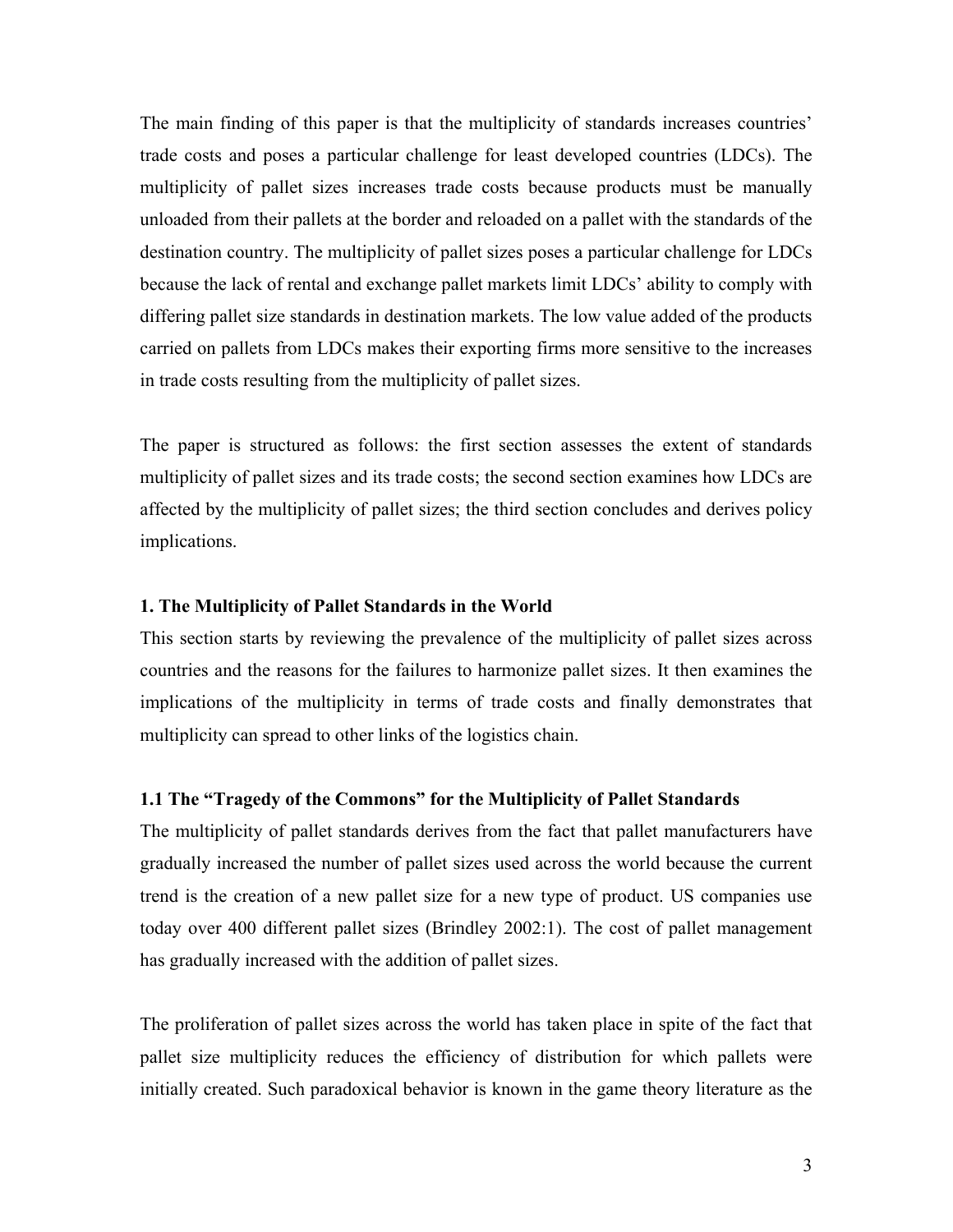"tragedy of the commons": companies end up consuming the public good in a manner that leaves them worse off than if those companies had taken into account the repercussions of their actions on the other consumers and had cooperated with them in deciding how to consume the public good. Standards are a public good because their costs and benefits affect more than just the consumer of that good. In the absence of cooperation, when the importer firm (or transport company)<sup>2</sup> in one country selects which type of pallet to use, it does not take into account the repercussions of its action on exporters in other countries. The importer (or the transport company) of each country simply selects the pallet that has the best-suited characteristics for the type of product that it imports or transports.

#### **1.2 The Failures of the Harmonization of Pallet Standards**

Having set different pallet standards and realized that these differences were reducing the cost-saving features of the pallets, why is it that transport companies, importers and exporters do not use the same harmonized pallet standard? The behavior of the three types of actors in dealing with multiplicity of standards resembles what economists call the prisoner's dilemma. If importers (or exporters) in one country were to change their pallet standard for an international standard but the rest of the world did not, it would incur all the cost of having to replace all its pallets for pallets with international standards but would not see any benefit. Indeed, the goods on international pallets would still have to be depalletized and repalletized to the pallet standard of the destination country. Nevertheless, if all countries would change their pallets to the international standard there would be no need to depalletize and repalletize, saving labor and time resources that could be devoted to transporting the increase in trade, which would result from the removal of these distortions.

To illustrate the main hurdles for harmonization, the recent Australian initiative is instructive. In 2001, the Australian Department of Transport commissioned a report to assess the logistical and financial impact of abandoning the Australian pallet standard

 $2^2$  The exporter can also be responsible for the selection of the pallet. However, in most cases, pallet requirements are set from the retailer or the importer. The transport company may also prefer some pallets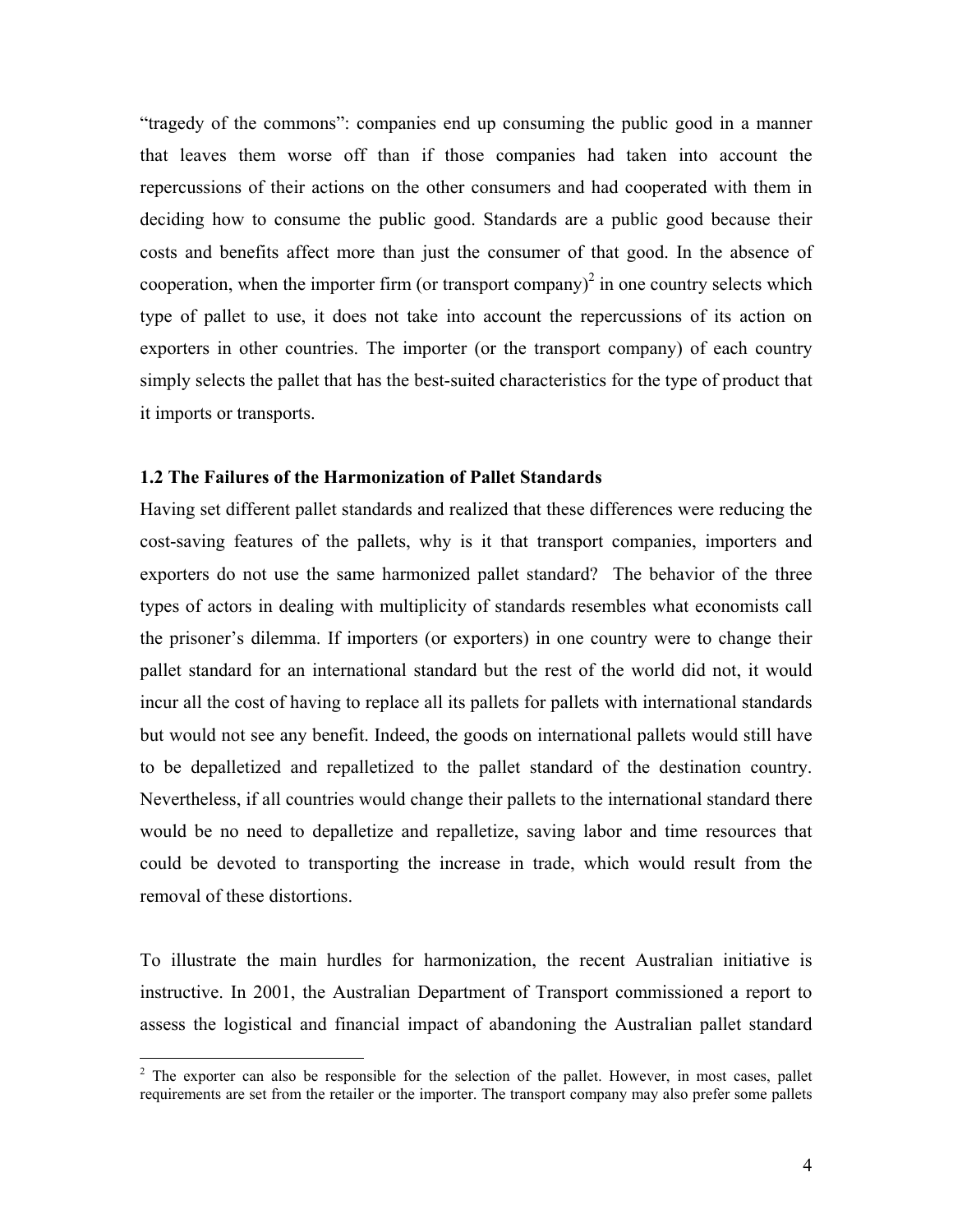(1165 mm \* 1165 mm) for the 1200 mm \* 1000 mm pallet. The study found that replacing the Australian pallet size has a positive net present value of 2.5 billion USD. Australia's replacement costs in the long run would not be as large as that of countries with a more diversified market because two thirds of Australia's total trade takes place with countries that use the  $1200 \text{ mm} * 1000 \text{ mm}$  pallet or the US equivalent.<sup>3</sup> However, so far, Australia has not abandoned its pallet standard probably because of the short-term replacement costs and the hypothetical aspect of the benefits. Australia would have to spend 600 million USD for capital expenditures for adjustments to the pallet pool, racking and ancillary equipment over 10 years. Over the same period, operating costs would increase by 100 million USD (Aus DOTARS 2001).

International cooperation is needed for countries to accept an international pallet size. However, as the case of the ISO reflects, designing the appropriate type of cooperation to achieve harmonization of pallet sizes is no easy task. In the last decade, the International Organization for Standardization  $(ISO)^4$  strived to rationalize pallet sizes. However, the ISO conceded and agreed to a second-best solution: "to promote distribution efficiency through the use of a *limited* number of internationally recognized and approved pallet sizes that most countries can adopt" (ISO 6780 2003: page V).

The ISO was unable to adopt a universal pallet size. No region seemed ready to adopt one universal standard. The three main trading regions (North America, EU, Japan and China), which have three predominant different pallet sizes, promoted their own standard because they did not want to bear the cost of replacing their pallets stocks. Eventually, six sizes<sup>5</sup> have been listed in the ISO standard $6$  for pallet sizes and features. This is not an

standards to limit the rejection problems in the destination's country.

<sup>&</sup>lt;sup>3</sup> The USA 48 \*40 inches is just a bit larger than the 1200 mm x 1000mm size and may be interchangeable in many handling environments.

<sup>&</sup>lt;sup>4</sup> Pallet sizes are not the only field in which ISO has tackled pallet standards. Within the Technical Committee on Pallets for Unit Load Method of Materials Handling (ISO/TC 51), more than 10 standards have been discussed in the last decade like the quality of sawn wood used for the construction of pallets, the performance requirements, and the working load.

<sup>&</sup>lt;sup>5</sup> The sizes, in mm, are:  $1200 \times 800$ ,  $1200 \times 1000$ ,  $1140 \times 1140$  (used mainly in Europe),

 $1219 \times 1016$ ,  $1067 \times 1067$  (used mainly in the USA) and  $1100 \times 1100$  (used mainly in the Pacific rim). <sup>6</sup> The ISO standard is ISO 6780:2003 on "Flat pallets for intercontinental materials handling -- Principal dimensions and tolerances". The adoption dates back to 2003.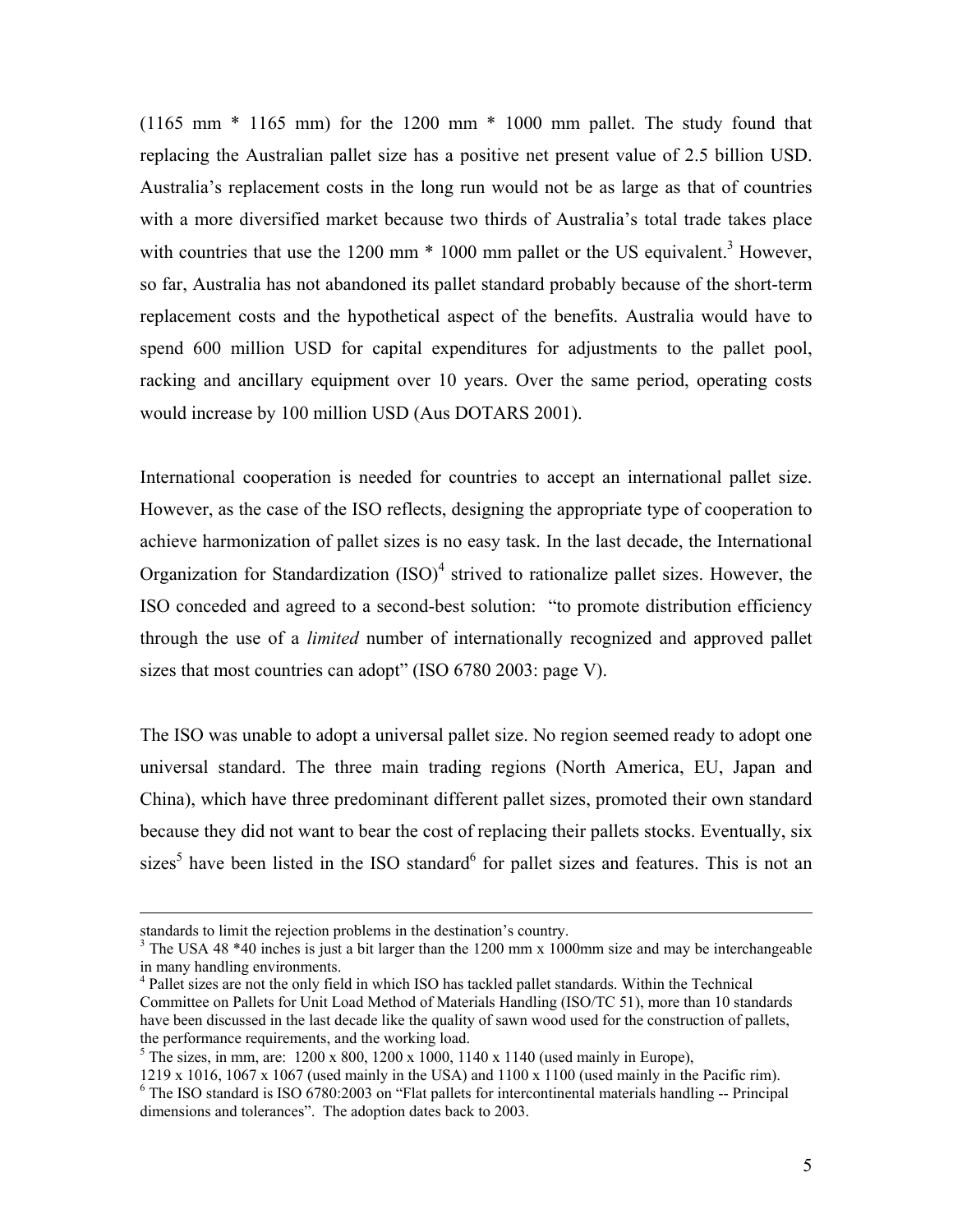ideal solution. When the draft standard was being discussed, White already warned: "there are six international pallet sizes in the draft standard and that is five too many" (Brindley 2002a:5).

### **1.3 The Negative Impact of the Multiplicity of Pallet Standards on Trade Costs**

The multiplicity of pallet sizes increases trade costs because goods have to be depalletized<sup>7</sup> and repalletized resulting from differences in pallet sizes. The additional handling operations increase delivery time and cost. The cost of different pallet standards can even be more dramatic when products loaded on one pallet cannot be imported because of the incompatibility of the handling machinery or because the pallet does not satisfy the requirements of the destination country.

Differing standards increase trade costs because of high compliance costs to satisfy standards in several destination markets. In the case of pallets, standardization is justified by two main reasons. First, by eliminating the manual transfer of goods to another pallet, productivity and work efficiency are improved and the need for sorting pallets eliminated. Standardization of pallet sizes will allow standardization of palletizers<sup>8</sup>, racking and warehouse design. This will result in economy of space and facilitate automation. Secondly, by limiting manual handling, product losses are reduced and the wastage of pallets minimized.

AT Kearney, in a study on the efficiency of unit loads of transport (such as pallets and boxes) finds that current pallet heights make poor use of vehicle inner heights and as a result, 15% additional grocery trucks are required in Europe (Penman 1997:6)<sup>9</sup>.

Vantine and Marra (1997:61) argue that the technical differences between the standards of Argentina and Brazil make pallet exchanges impossible and have seriously impeded MERCOSUR's transport integration, increasing transport costs across countries.

The action to take goods from one pallet (depalletize) and transfer it to another pallet (repalletize).

<sup>&</sup>lt;sup>8</sup> Equipment in warehouses that moves cartons and pallets. Palletizers can be robotized in order to increase the efficiency of warehouses.

<sup>&</sup>lt;sup>9</sup> Truck loading is constrained by overload limits in some cases.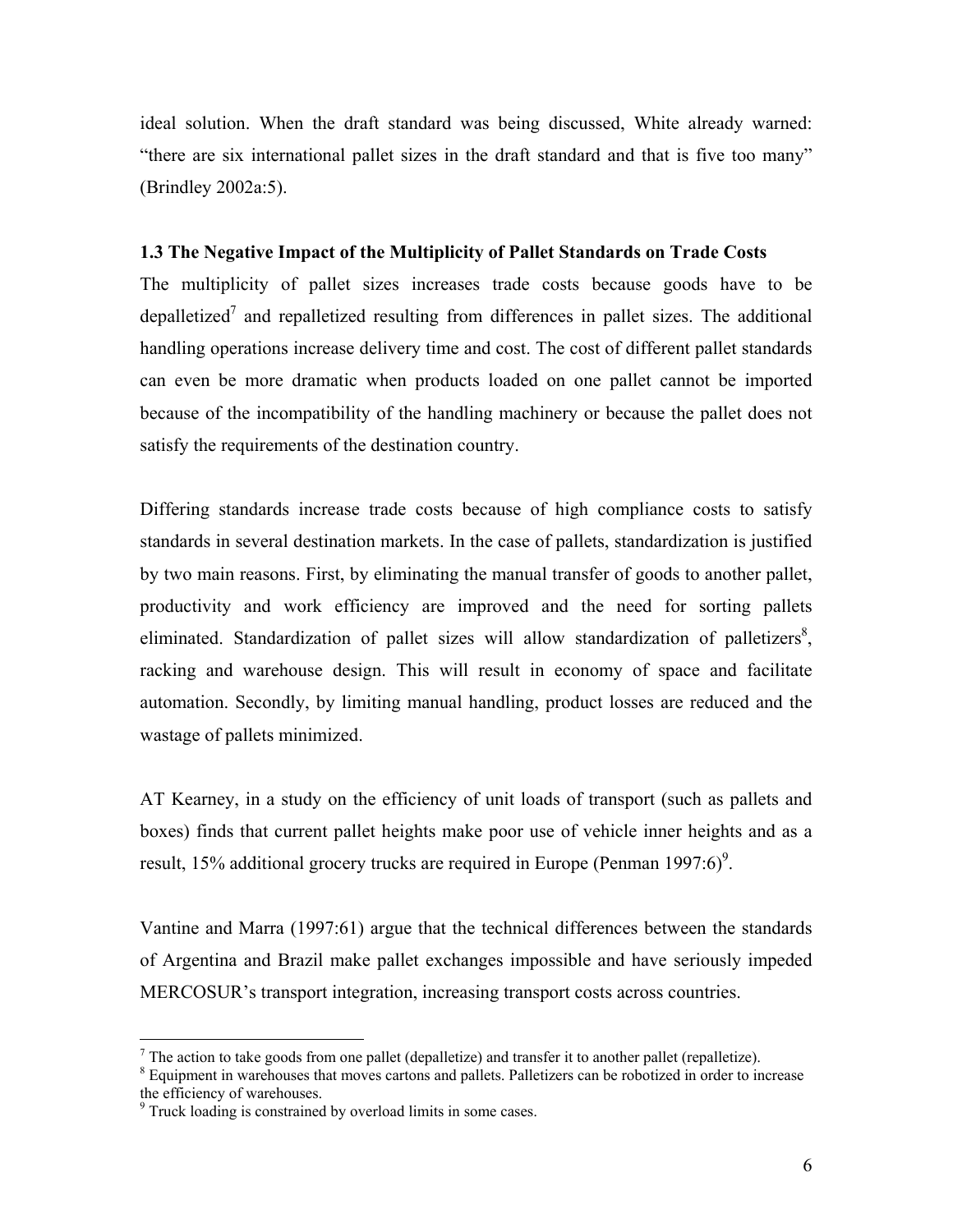To illustrate the increase in trade costs caused by the multiplicity of pallet sizes, we present data from a case study of a lower middle-income economy, Ecuador. Veenstra et al. (2000) study the cost of the lack of pallet size standardization. They conducted a detailed study for banana exports from Ecuador to Europe. Veenstra et al. (2000) find that banana cartons exported to continental Europe (the Netherlands excluded) have to be repalletized from a 1200\*1000 pallet to a 1200\*800 Europallet at the port of discharge. The latter pallet is the pallet size almost exclusively accepted in the European market (for the whole chain, see Figure 2).



**Figure 2: The Banana Chain from Ecuador to Europe** 

Source : Veenstra et al. (2000).

Note: the second repalletization is generally a retailer's policy.

They first examine the inefficiencies linked to the lack of standardization and then estimate their cost. In Table 1, a combined scenario is compared to the benchmark case of a harmonized ISO pallet chain. The three inefficiencies identified concern pallet material, handling and equipment:

1. Pallet material: the Europallet is the smallest ISO size, which means more Europallets are needed to transport the same number of cartons (inefficiency of space and additional pallets required),

2. Handling: pallets have to be handled on several occasions (see Figure 2),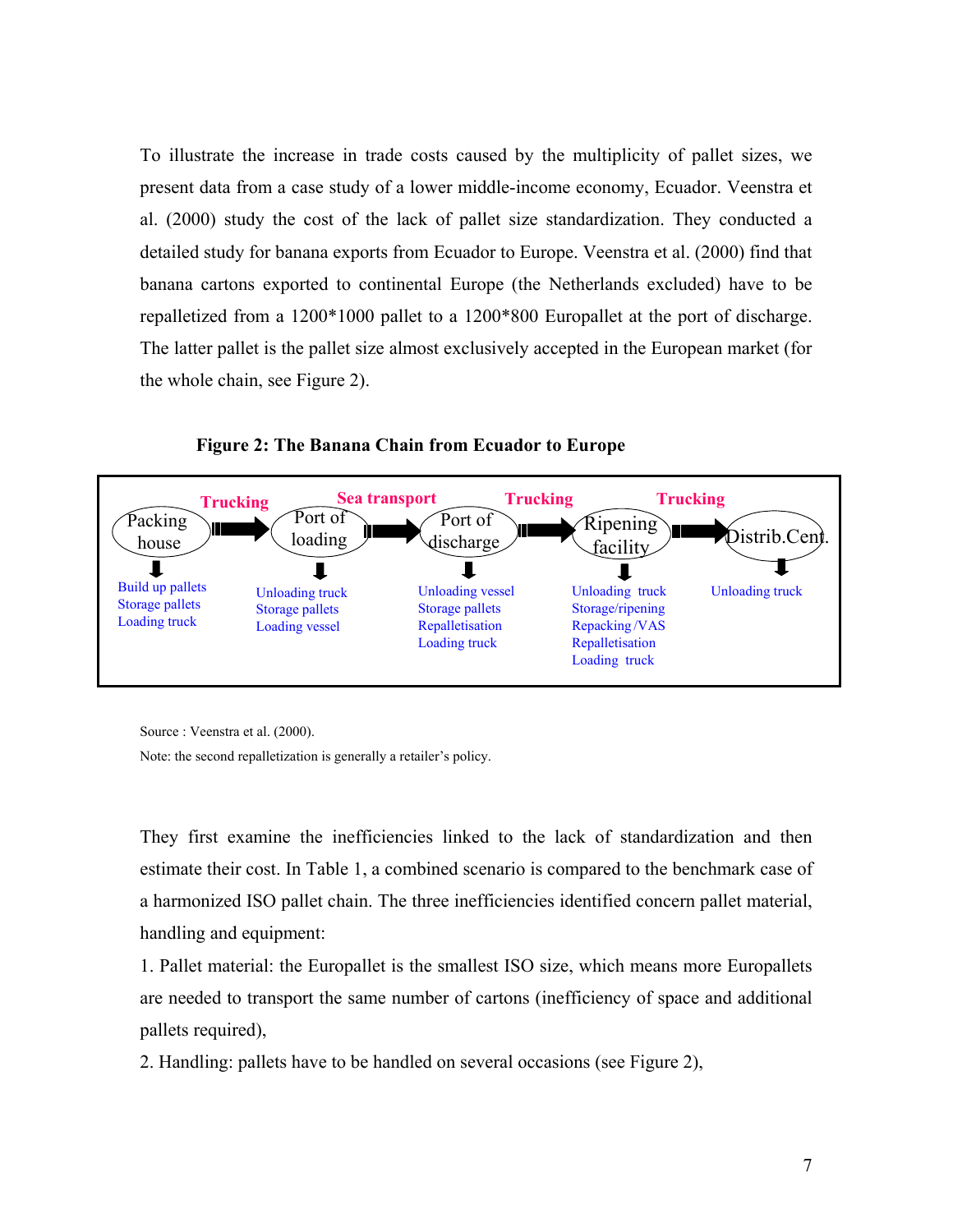3. Repalletization: bananas on large pallets have to be put on smaller pallets because of this lack of standardization (scenario 3).

# **Table 1: Transport, Handling and Pallet Costs of the Banana Chain from Ecuador to Europe**

|                                                                                            | <b>Benchmark:</b><br><b>ISO</b> chain | <b>Combined Chain:</b><br><b>ISO</b> pallet repalletized |
|--------------------------------------------------------------------------------------------|---------------------------------------|----------------------------------------------------------|
|                                                                                            |                                       | to an EURO pallet                                        |
| <b>Inefficiency 1: Cost of pallets</b>                                                     | 0.36                                  | 0.76                                                     |
| Inefficiency 2: transport, handling & storage                                              |                                       |                                                          |
| Cost from packing house in Ecuador to                                                      | 2.41                                  | 2.41                                                     |
| European port                                                                              |                                       |                                                          |
| Cold storage and handling port of discharge                                                | 0.47                                  | 0.52                                                     |
| Transport to ripening facility and handling                                                | 1.33                                  | 1.49                                                     |
| Transport from ripening facility and handling to                                           | 0.25                                  | 0.31                                                     |
| the client                                                                                 |                                       |                                                          |
| Total cost of transport, handling and storage                                              | 4.46                                  | 4.72                                                     |
| <b>Inefficiency 3: Repalletization from ISO to</b>                                         | <b>NA</b>                             | 0.33                                                     |
| EURO pallet at the port of discharge                                                       |                                       |                                                          |
| Total transport costs (price of pallet, handling,<br>transport, repalletization & storage) | 4.82                                  | 5.82                                                     |

(in USD per carton)

Source: Veenstra et al. (2000) adapted from authors. All costs per carton in USD. ISO chain is the transport chain that uses an ISO pallet 1200\*1000 which is the pallet size used mainly in the UK and the Netherlands.

The study concludes that having two different pallet sizes results in a total inefficiency that leads to an additional dollar per carton, which equals 21% total transport costs per carton of bananas exported from Ecuador to Europe (see Table 2). This increase is due to an increase in the cost of pallets of \$0.40, an increase in transport, handling and storage costs of \$0.26 and the additional handling costs of repalletizing cartons from a 1200 mm \* 1000 mm pallet to a 1200 mm \* 800 mm Europallet that adds \$0.33 per carton of bananas exported from Ecuador to Europe. As the case of bananas shows, the multiplicity of pallet sizes increases trade costs significantly  $-21\%$  in the case of Ecuadorian bananas. In the case of banana exports from Ecuador to the EU, the combined chain inefficiency would increase logistics costs by  $27$  million annually  $10$ .

<sup>&</sup>lt;sup>10</sup> In 2000, Ecuador exported 3.993 million tons. Out of this volume, 17% is exported to the EU or 678975 tonnes. Containers are loaded with 14.9 tonnes of bananas (20 pallets of 30 55-pound boxes). Consequently, Ecuador exports annually 45358 containers. If we assume that all bananas are exported through a combined pallet chain, the inefficient pallet costs are 1 USD per box. Therefore, the pallets costs linked to pallets inefficiencies are equal to 600 USD per container (600 boxes) or 27 million for the annual exported volumes to the EU.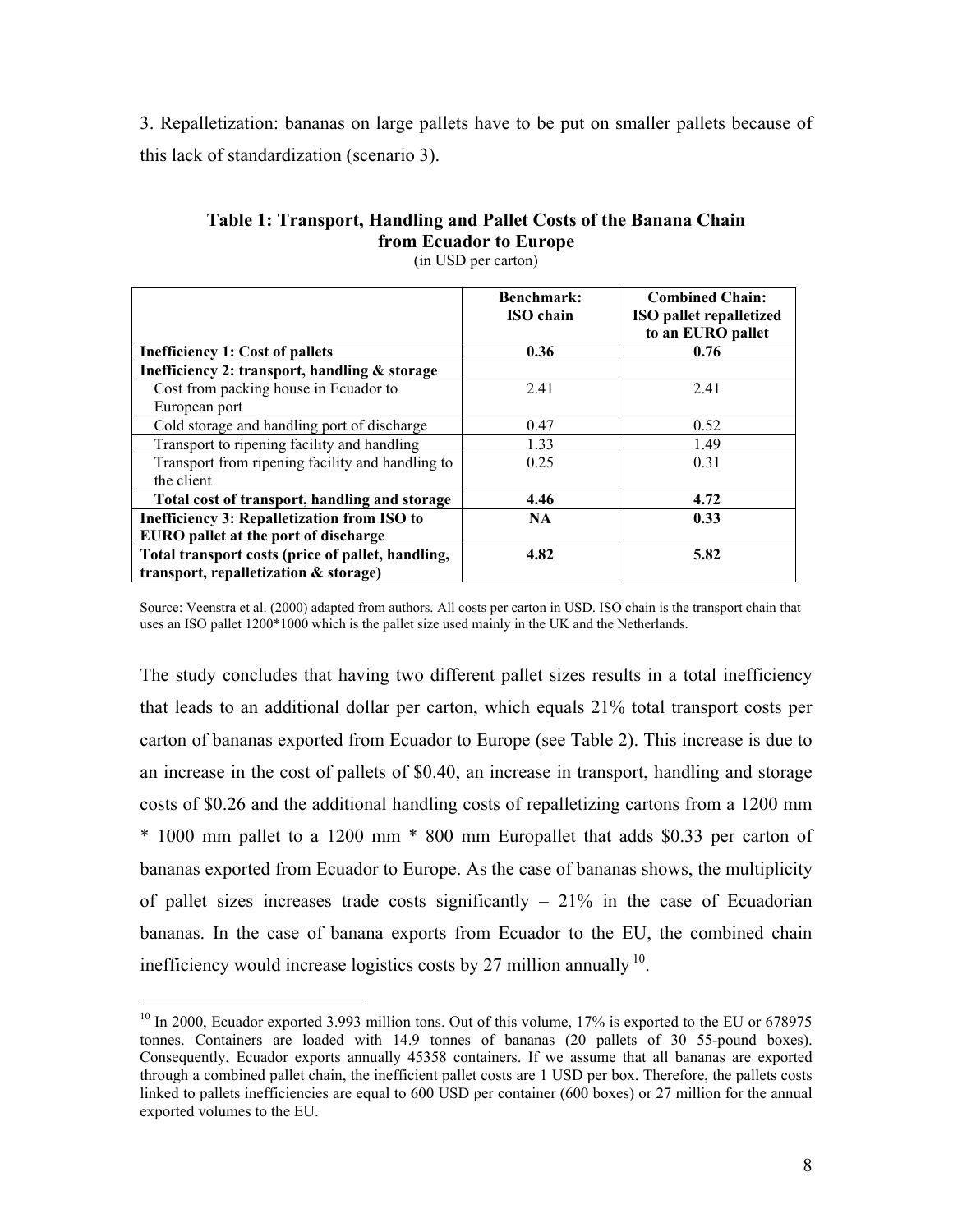### **1.4 The Spread of the Multiplicity of Pallet Standards**

When there is a multiplicity of standards in one link of the logistics chain, such multiplicity can spread to other links of the logistics chain, increasing the inefficiency in the market. Each player optimizes his part often to the detriment of the "total chain" efficiency.

The transport chain can be characterized as having four links. The first link consists of packaging the product. Secondly, the products are placed in a box or crate. Thirdly, the box or crate is placed on a pallet. Finally, the pallet is placed in a container (see Figure 3).





The multiplicity of pallet standards allows firms greater flexibility in designing box sizes, since the greater range of pallet sizes allows for a greater range of box sizes. Indeed, boxes and crates sizes are driven by the primary product size and available pallet sizes. The multiplicity of pallet sizes enables what AT Kearney called "the burgeoning proliferation and complexity" of box and crate sizes.

The multiplicity of pallet standards could also lead to the multiplicity of container standards in the near future. The ISO containers, which are widely used in Europe, have the US standard length unit (20' and 40'). However, the Europallet, the pallet commonly used in continental Europe, is a metric measure that fits badly in US-measured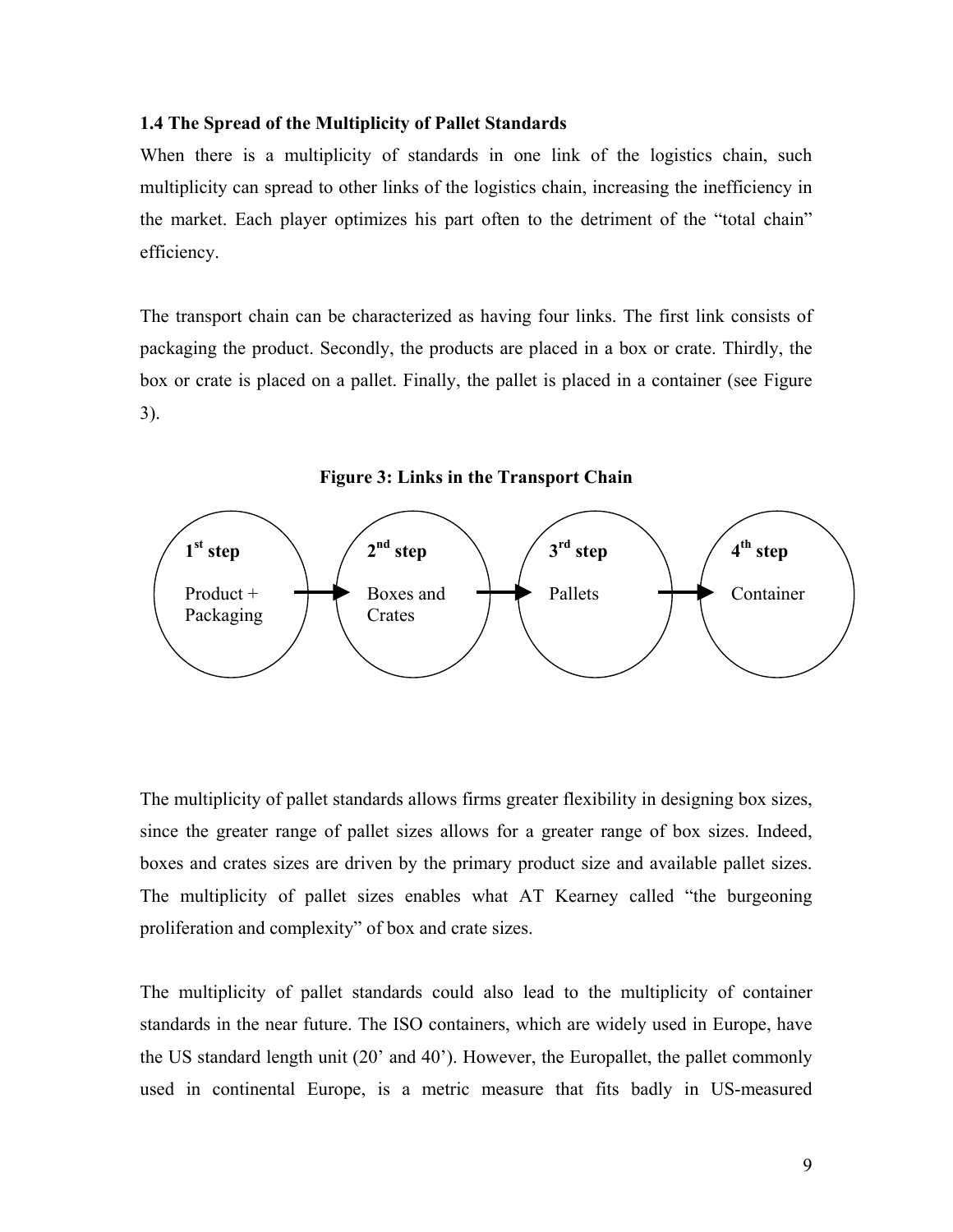containers. Complaining about the lack of standardization for loading units, the European Commission, in April 2003 proposed a directive draft on an "Eurocontainer" (called the EILU, European Intermodal Loading Unit). The European Commission wishes to introduce an "Eurocontainer" in which Europallets would fit well. The European Commission calculated that the introduction of EILU would reduce transported containers by 26% in the EU. However, with a container 1.2 meter longer than the US 20', the introduction of the Eurocontainer would probably impact the market. The EU assumes that operators will agree to exchange empty containers (EILU or not). However, this is not certain. The greater size of the container will most probably disturb stacking the containers of different types. This proposal is not consistent with the European Commission's complaint about the lack of standardization for loading units, since it would induce standard multiplicity in the field where standardization is the most widespread worldwide  $-$  i.e. containers. The EU is attempting to lessen the inefficiencies caused by the multiplicity of standards by creating an inefficiency in a different link of the logistics chain: the container. Having different sizes in containers is likely to cause uncertainty and greater distribution costs.

# **2. The Multiplicity of Standards, a Particular Challenge for LDCs**

We now proceed to examine how the multiplicity of pallet sizes impacts LDCs. LDCs also face depalletizing and repalletizing costs. The example of Ecuadorian bananas can be extended for instance to Haitian or Uganda's banana exports. However, LDCs are faced with two particular challenges: they have fewer solutions open to minimize the impact of the multiplicity of pallet sizes and they are significantly affected by the resulting increased trade costs due to the low value added content of their palletized products.

# **2.1 The Costly Solutions for Exporters from LDCs**

In LDCs, the wide spectrum of solutions available in the North is not present. The private sector in the North has lessened the costs of the multiplicity of standards through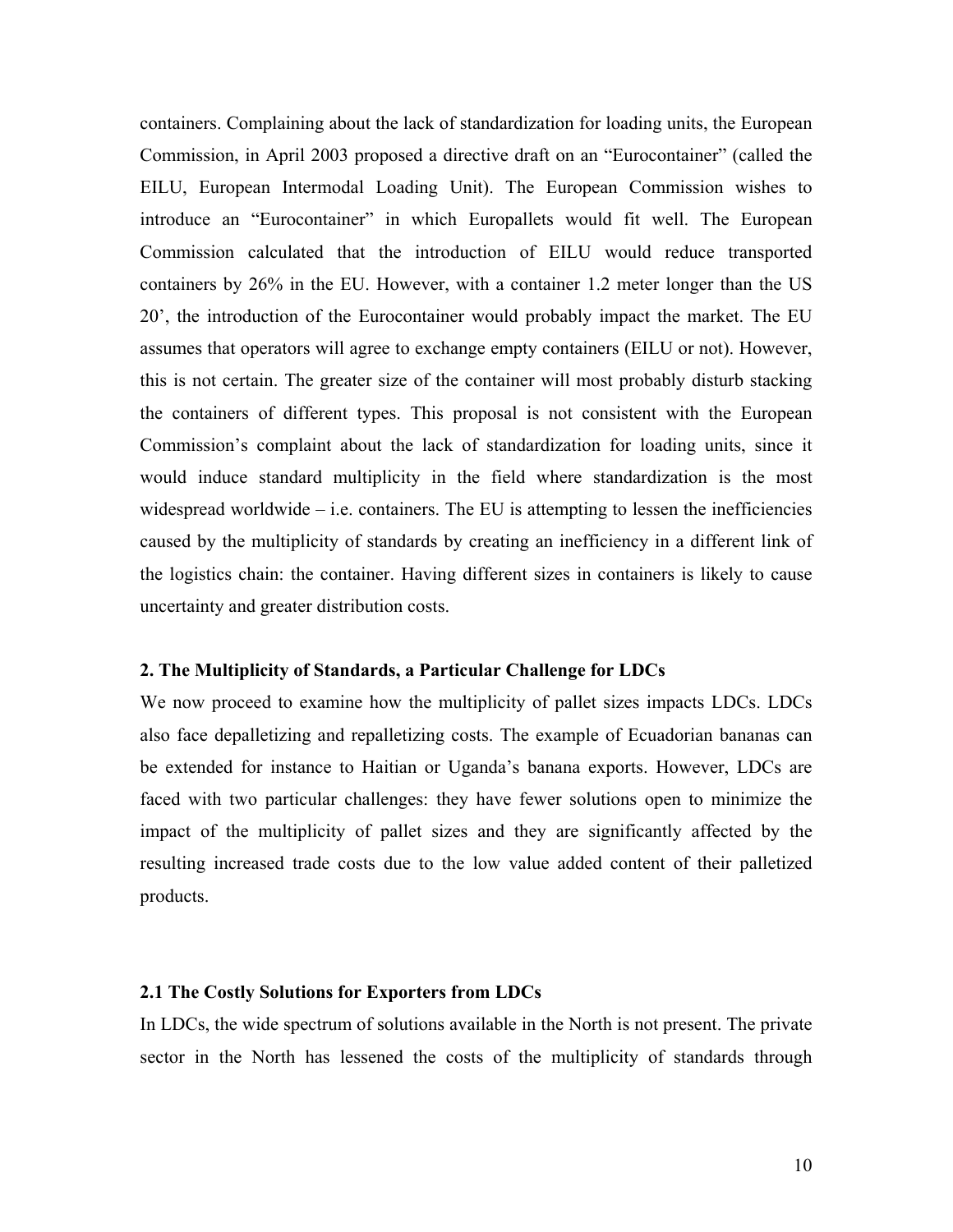different options. In North America and in Europe, four options<sup>11</sup> are available for a company handling the pallet issue (Lacefield 2004:1). First, the seller can ship goods with a limited-use pallet (a softwood pallet). Shippers use frequently this technique because pallet costs are the lowest. However, this turns out to be costly per number of trip (see Table 2 for details). Secondly, the seller can use the pallet rental market. Even though the rental market accounts for only 10% of the pallet market, the leader on the market<sup>12</sup> achieves 2 million of pallet movement per day, is present in 38 countries and serves 100,000 customers worldwide. Thirdly, the seller can own pallets but rely on a third-party provider to manage them. Lastly, the seller that owns pallets can join a pallet exchange system.

|                       | <b>Hardw</b><br>ood | Softwood Plastic |           |
|-----------------------|---------------------|------------------|-----------|
| Cost (new)            | \$9.00              | \$6.00           | \$60.00   |
| Cost (rebuilt)        | \$6.00              | N/A              | N/A       |
| <b>Estimated Life</b> | 25 trips            | 2 trips          | 100 trips |
| <b>Cost per Trip</b>  | \$0.36              | \$3.00           | \$0.60    |

**Table 2: Pallet Costs in Various Materials** 

Source: Minnesota Office of Environmental Assistance.

Note: Prices are for the US in USD and indicative.

The exchange system is probably the most interesting option for many companies. For this reason, hundreds of Canadian companies joined together and established a successful pallet exchange system (see Box 1).

 $11$  A fifth option consists of a mix of different options.

<sup>&</sup>lt;sup>12</sup> CHEP (Commonwealth Handling Equipment Pool) from Brambles Group, was developed during WWII in Australia for efficient handling of defense supplies. When the US Army left Australia, they left behind pallets. In 1949, the Australian Government decided to privatize CHEP. The company was sold to Brambles in 1958. Within a few years, CHEP operated the largest pallet pool in the Southern Hemisphere.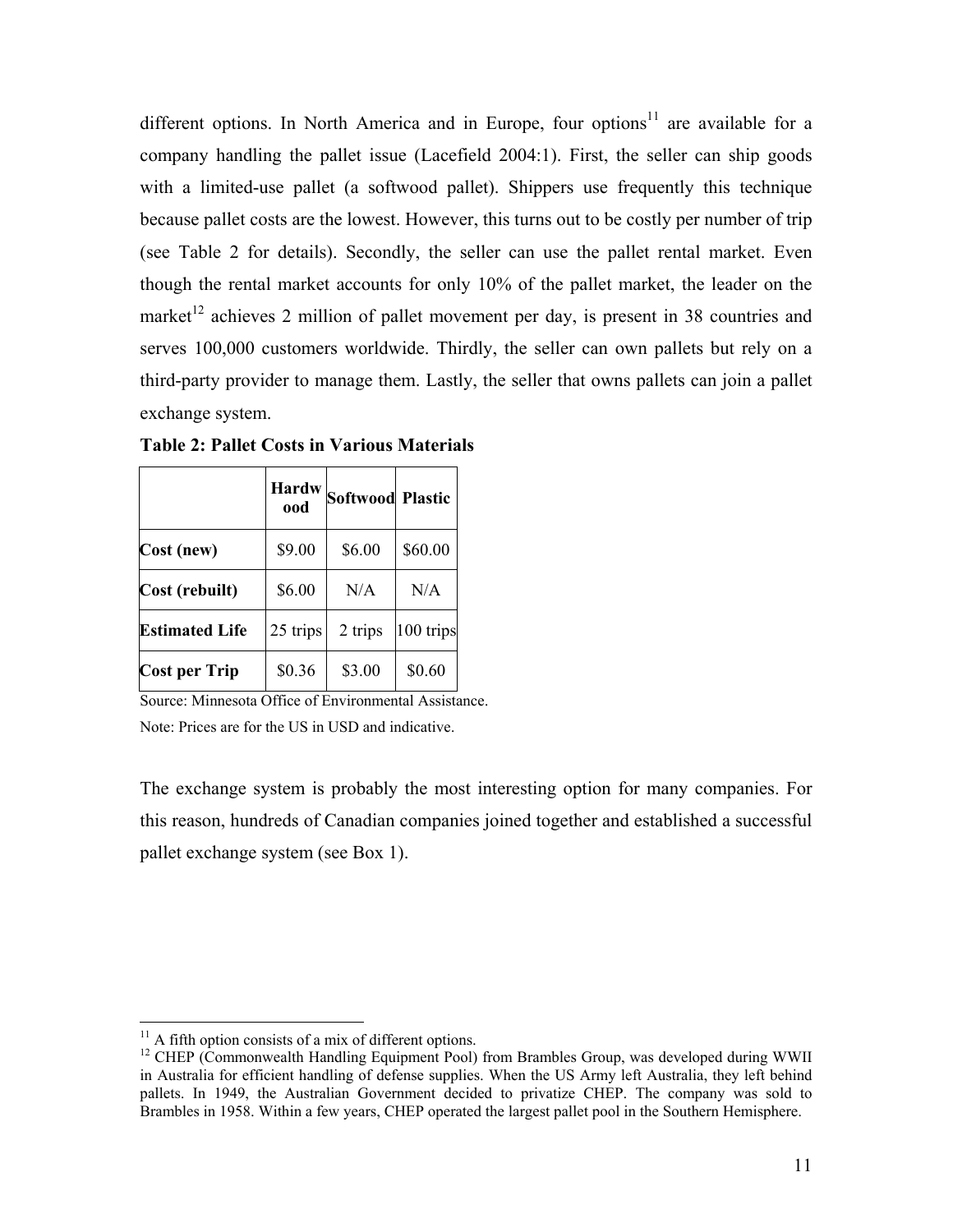#### **Box 1: A Successful National Pallet Standardization: the Canadian Pallet Council**

The CPC (Canadian Pallet Council) was established to provide low cost, competitive pallet services, including an efficient interchange system for the Canadian industry. Thanks to its leverage, it made the use of one pallet standard, the 48\*40", widespread. This pallet was selected because it is the most widespread in the USA. Today, the CPC is a non-profit organization with almost 1400 members who own and exchange the almost eight million orange pallets in circulation.

This movement started in 1968 when the distribution managers of several major Canadian grocery companies met to establish a standard pallet for interchange. Up until then the pallets in use were a variety of sizes and designs resulting in costly delays and high labor costs. They selected the 48\*40 four-way entry wood pallet. The use of this standard pallet became more and more widespread. In 1977, it was felt necessary to form the Canadian Pallet Council to administer the program - and thus the CPC (Canadian Pallet Council) association was created. Today the CPC includes other pallet services including pallet rental (short and long term), one-way and retrieval programs. Members must repair damaged pallets at approved CPC member locations. Over 60 pallet companies compete to provide these services to CPC user members. CPC membership includes suppliers and manufacturers, distributors and retailers, public warehouses, transport carriers, third party logistic companies, as well as pallet manufacturing, rental, repair and retrieval companies.

Source: Canadian Pallet Council available at www.cpcpallet.com

In LDCs, the availability of outsourcing, renting or exchanging pallets remains limited or even nonexistent. The rental market in Africa does not exist *de facto*: the worldwide leader for renting pallets has service centers only in South Africa, Botswana and Namibia. Lacefield explains: "to be economically feasible, a large number of companies must use the same type of pallet. […] Essentially, you need an industry where enough players can get together and agree on a standard, and [where] you have enough volume" (2004: 2). In the USA, "[p]allet rental has succeeded in penetrating the consumer packaged-goods market largely because of the widespread acceptance of the Grocery Manufacturers Association standard pallet size of 48 by 40 inches" (2004: 2). The low volumes in Africa hamper the second-hand trade for pallets and the multiplicity of pallet standards reinforces the low volumes deterring the development of this market. Moreover, the trade facilitation problems make rental pallets costly because rental companies charge according to the number of days the pallet is used. When the pallet lies for several weeks in a container in a poorly managed port the rental price becomes excessive especially if the goods exported have a low value added as tends to be the case for the LDCs.

The exchange programs also need a sizeable market with different pallet sizes available. In small markets like those of LDCs, the relative higher cost of rental and exchange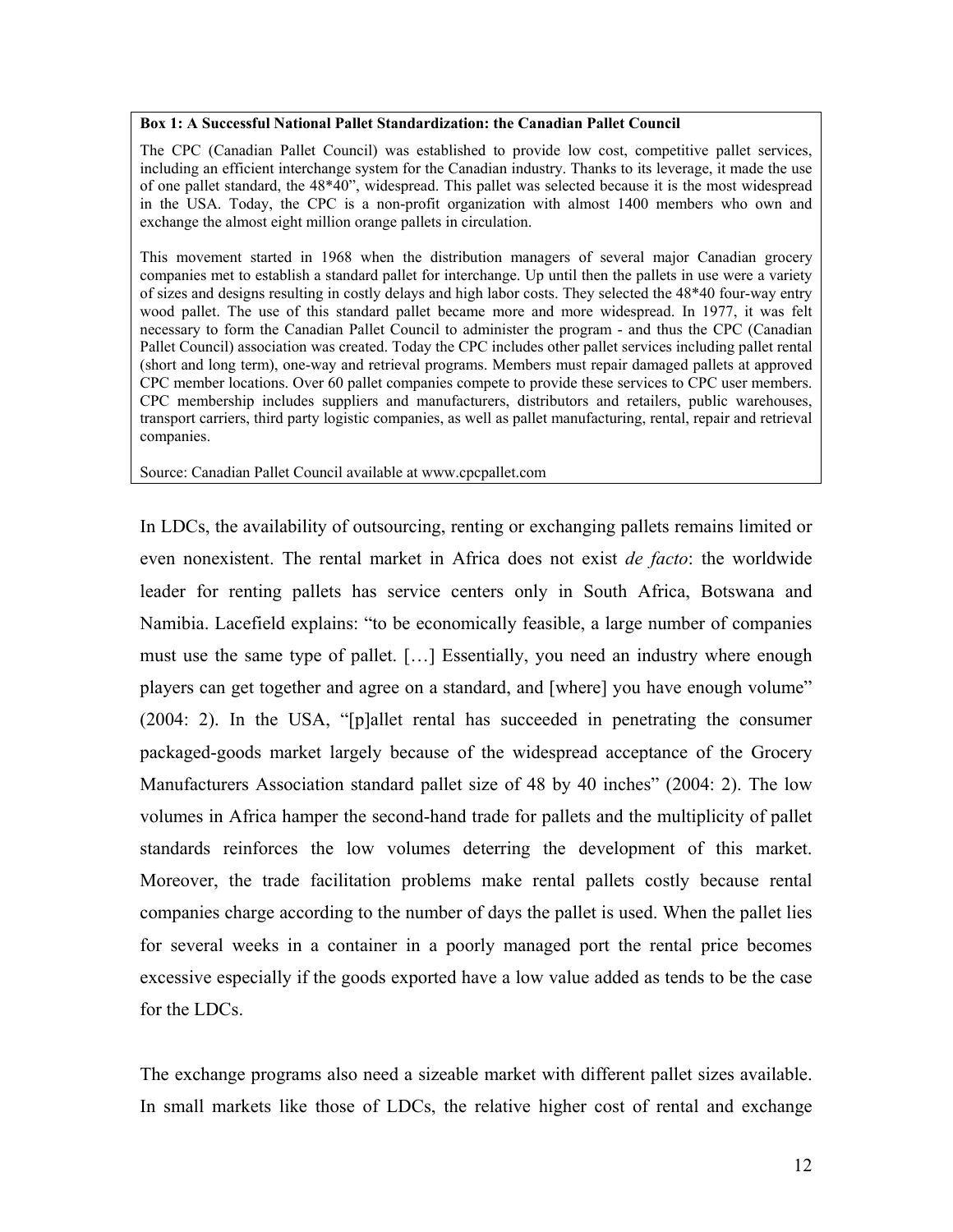programs obliges rental companies and exchange programs to keep a smaller variety of pallets for which there is a relatively sizeable market. This lack of access to different pallet sizes limits the destination markets where products do not need to be depalletized and repalletized.

Three options are available to LDCs to comply with pallets sizes requirements:

- buy locally recycled imported pallets from developed countries,
- import pallets from either neighboring countries or developed countries,
- export without pallets.

Locally recycled pallets are the cheapest option for an exporter. In several West-African countries, exporters can select this alternative. However, there are shortcomings to this strategy due to the usual poor quality of the pallet. The risk of the loss of goods is much higher. In addition, the pallet may break and consequently goods can be damaged in the container and pallets can be contaminated. For fruit exports, a whole container may be rejected if pallets are contaminated. In addition, the exporter is constrained by the variety of pallets that are brought in with imported products.

Pallet imports from neighboring countries may be a preferable option to mitigate the risks of losses and contamination. There are however two problems associated with this strategy: transport facilitation and tariff duties. In East Africa, it can take three days to import goods from Nairobi to Kampala. Moreover, the COMESA preferential rate for pallets import is 5% but the non-preferential rate amounts to 15% (25% for imports to Rwanda) $^{13}$ .

The last solution is to export without pallets. When labor costs are low and handling equipment inexistent or defective, exporters may choose to export without pallets. In this case, cartons are filled manually in the container. The exported volume is also potentially higher. However, this option is not the panacea. Indeed, risk of product loss is higher. At

 $\overline{a}$ <sup>13</sup> Figures for 2003 from UNCTAD TRAINS database provided by Takako Ikezuki.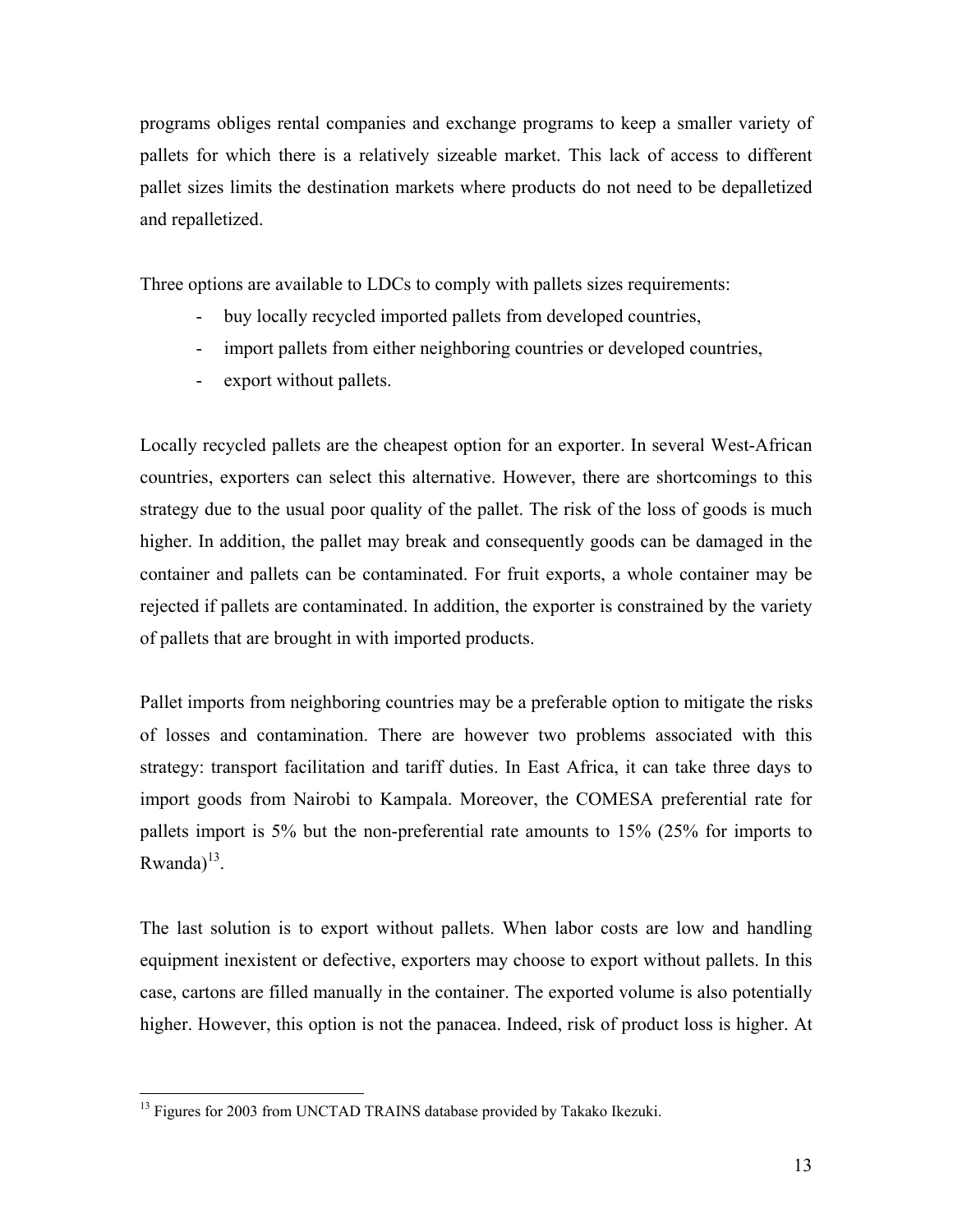the border-post between Tanzania and Kenya on the road to Mombasa<sup>14</sup>, customs officials confirm the difference between properly packaged carton bags and carton bags without additional packaging<sup>15</sup>. Carton bags coming from Burundi are usually not palletized and come with no plastic sheets. When the seal is broken at customs to check the cargo, tea may pour out. Rather often, one carton bag or more breaks in the container during the transport. In contrast, tea cartons from Tanzania are usually palletized with plastic sheets and do not suffer losses. The Tea Association in Burundi (OTB) cannot benefit from local high quality packaging in Burundi. The OTB pays a broker company in Mombasa to palletize and to package tea cartons exported overseas. The reason for this is that if the OTB were to palletize tea cartons in Bujumbura, the cartons would need to be depalletized in Mombasa because the packaging from Burundi does not comply with the packaging requirements of the East African Tea Association<sup>16</sup>.

To mitigate the effects of the multiplicity of pallet standards, exporters develop warehousing facilities in large economies to tackle regionally the inefficiencies linked to such multiplicity. Some countries serve as hubs where packaging requirements from importers are met and where warehousing facilities are managed more efficiently thanks to economies of scale. As a result, the packaging (which is the part with greatest value added) is performed in large economies, such as Kenya in the case of East Africa. Consequently, the multiplicity further cripples LDCs.

Packaging quality requirements acquire a growing importance to access developed countries' markets. Indeed, retailers in developed countries can rapidly change of suppliers if their packaging quality requirements are not met (or if the export prices are not competitive). Most exporters from the South find it difficult to charge the retailer for additional packaging costs. Trienekens, Hagen and Willems (2004) explain that, on retail demands from Europe, South African exporters of table grape had to invest in new packaging (pallets, new carton sizes and respect of food-related standards for packaging).

<sup>&</sup>lt;sup>14</sup> The auction market for East Africa takes place in this city once a week.

<sup>&</sup>lt;sup>15</sup> One of the authors of the paper witnessed this difference between properly packaged and not properly packaged tea cartons in Lunga Lunga (Kenya) on May 25, 2004.<br><sup>16</sup> Interview with Mr. Callixte, Marketing Manager, OTB on June 29, 2004.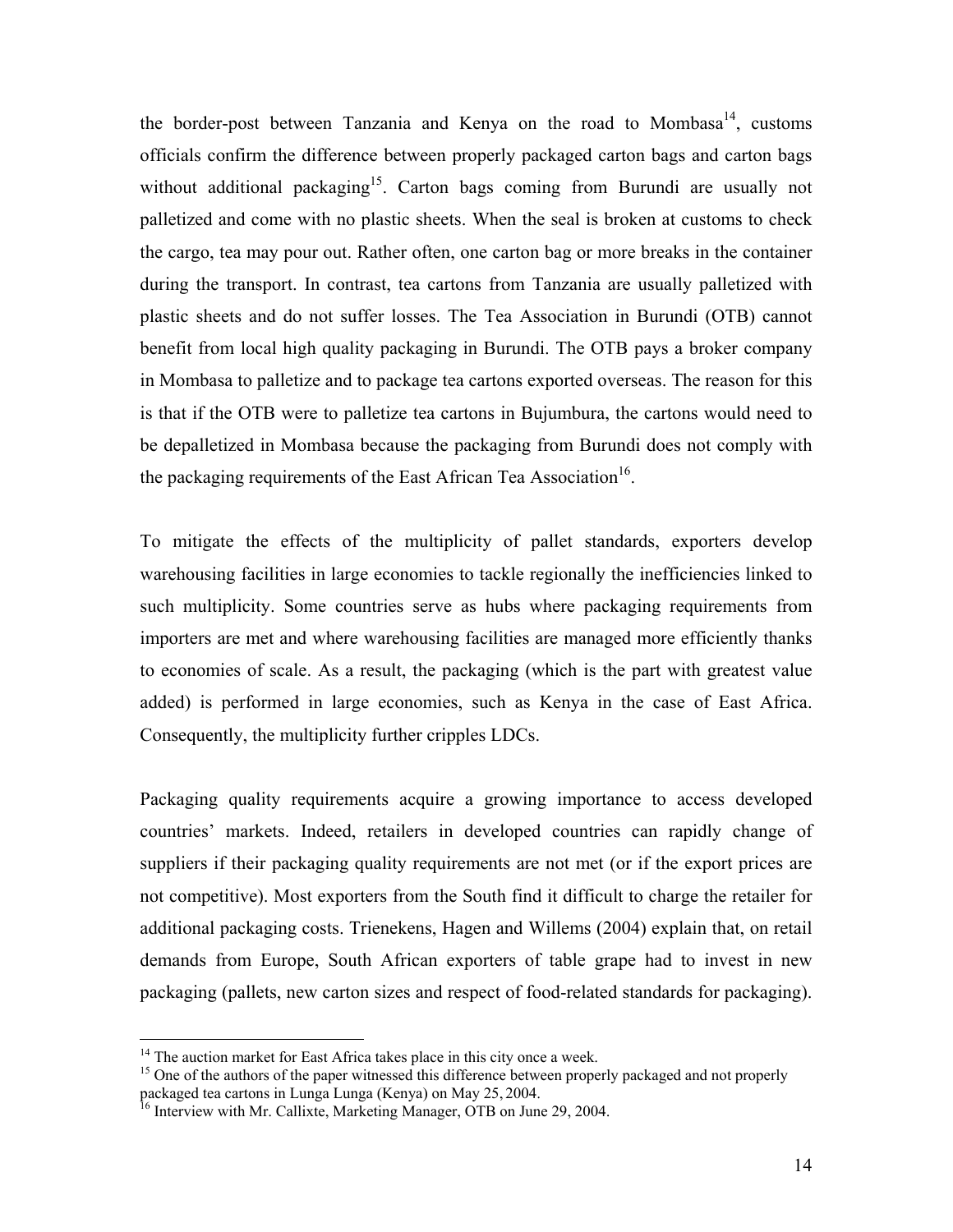However, "because of strong competition in consumer markets […], the cost of these innovations cannot be easily included in the product price" (2004:8). South African table grape is under high competitive pressure from Argentina, Brazil and Peru and the market already suffers from oversupply.

# **2.2 The Higher Sensitivity for Low Value Added Exports from LDCs**

LDCs' trade is sensitive to the cost of the multiplicity of pallet sizes because the pallet cost and the depalletizing and repalletizing costs are high relative to the low value added of their exports. Exporters from LDCs cannot afford to spend as much money in transporting the product as exporters from developed countries with higher value added products (see Table 3). Hummels (2004) noticed that the real value of trade in manufactured products grew 22-fold between 1970 and 1999 whereas agricultural and mining goods grew by 10-fold. Although transport costs *ad valorem* have decreased globally, this trend has been more acute for LDCs because of export composition. Packaging costs (pallets and cartons) in Uganda can amount to 50% of the product value for the export of a pallet of bananas $17$ .

Table 3: Value of One Container<sup>18</sup> Loaded with Various Goods (in USD)

| <b>Type of Goods</b>   | Value  |
|------------------------|--------|
| <b>Bananas</b>         | 8000   |
| Textile                | 70000  |
| Electronics (apparels) | 100000 |

This factor limit the quality of the pallets that exporters from LDCs can afford and limit also the number of times that an exporter can afford a product repalletization to meet the different criteria of the destination markets. As a result, the multiplicity of pallet size can reduce LDCs' market access and can cause a lower share of palletization.

<sup>&</sup>lt;sup>17</sup> Interview with Amit Shah, May 27, 2004. He is the executive director of Freight in Time, the logistical branch of a major fruits and vegetables exporter in Kenya.

<sup>&</sup>lt;sup>18</sup> The price may vary considerably. This figure gives an indication of the ratio between different types of goods. Prices are given for a 40-feet container.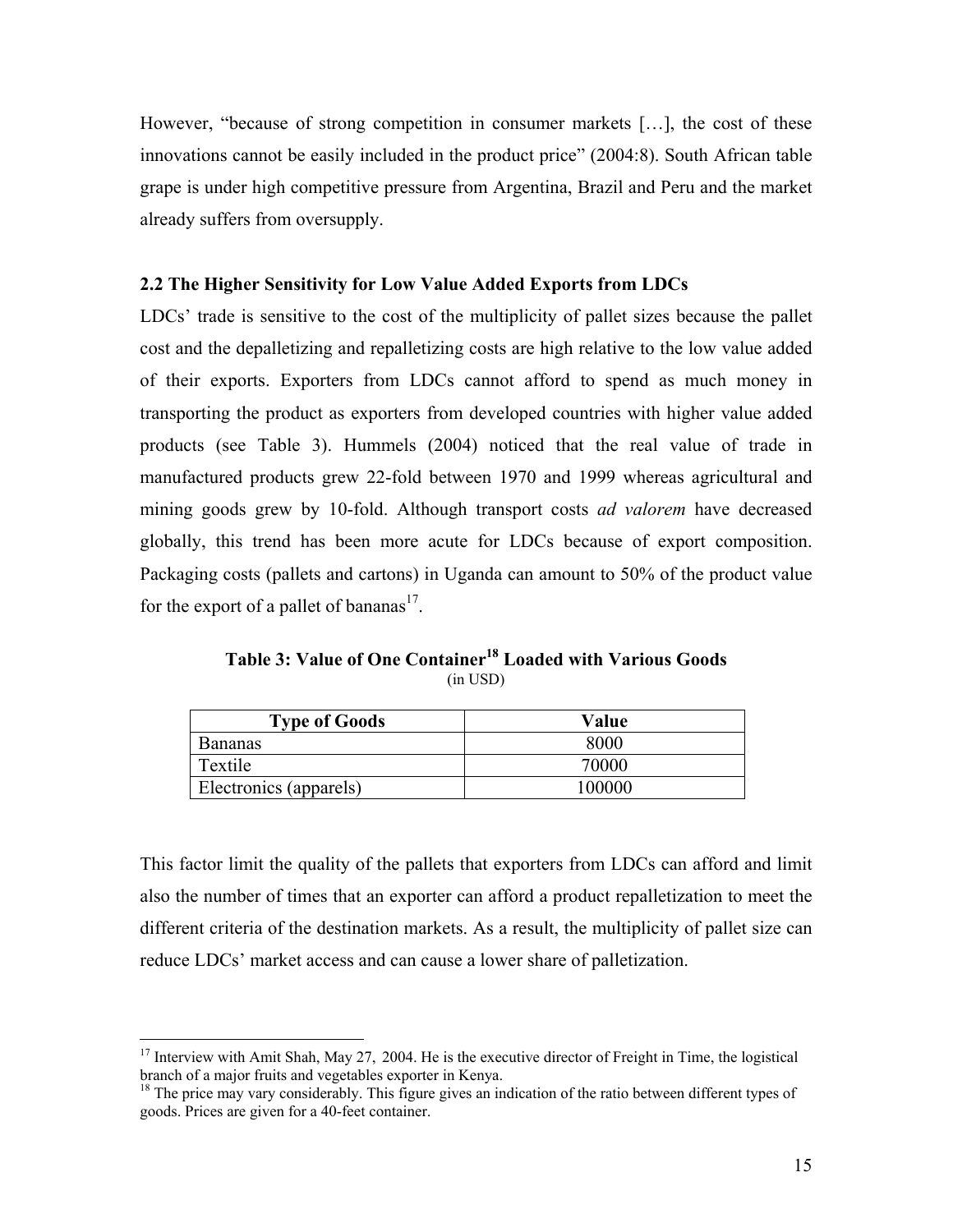To summarize, exporters from LDCs face two important obstacles: costly access to quality pallets and low value added products. They have to pay a relatively higher cost for imported quality pallets, use poor quality pallets running the risk of the product not being accepted by the retailer, or take the risk of product spoilage without pallets.

# **3. Conclusion and Policy Implications**

The pallet example highlights the inefficiencies created by the multiplicity of standards. Five main lessons can be derived from this study and extended to other cases of standards multiplicity:

- The multiplicity of pallet sizes increases trade costs.
- The multiplicity poses a particular challenge for LDCs because of high compliance costs of the standards and the lower value added of exports from LDCs.
- The ideal solution to the problem of standards multiplicity would be a worldwide harmonization because it would considerably reduce countries' transaction costs. However, in the case of the pallets, countries' reluctance to abandon different pallets sizes makes standardization into one pallet size virtually impossible.
- The private sector seems able to provide only a second-best solution: standardization at the sectoral level, where manufacturers and retailers agree on a standard for a sector in as many regions as possible.
- The multiplicity of standards for one product can spread to other products in the production chain: in the case of pallets, it facilitated greater variety in boxes and might lead to multiplicity in containers.

In cases such as pallets, international cooperation is required to mitigate the inefficiencies resulting from pallet multiplicity and should follow two complementary approaches: a top-down and a bottom-up. $19$ 

The top-down approach involves the cooperation of governments at the international level. Two solutions can be envisioned: the first is the conversion of the ISO pallet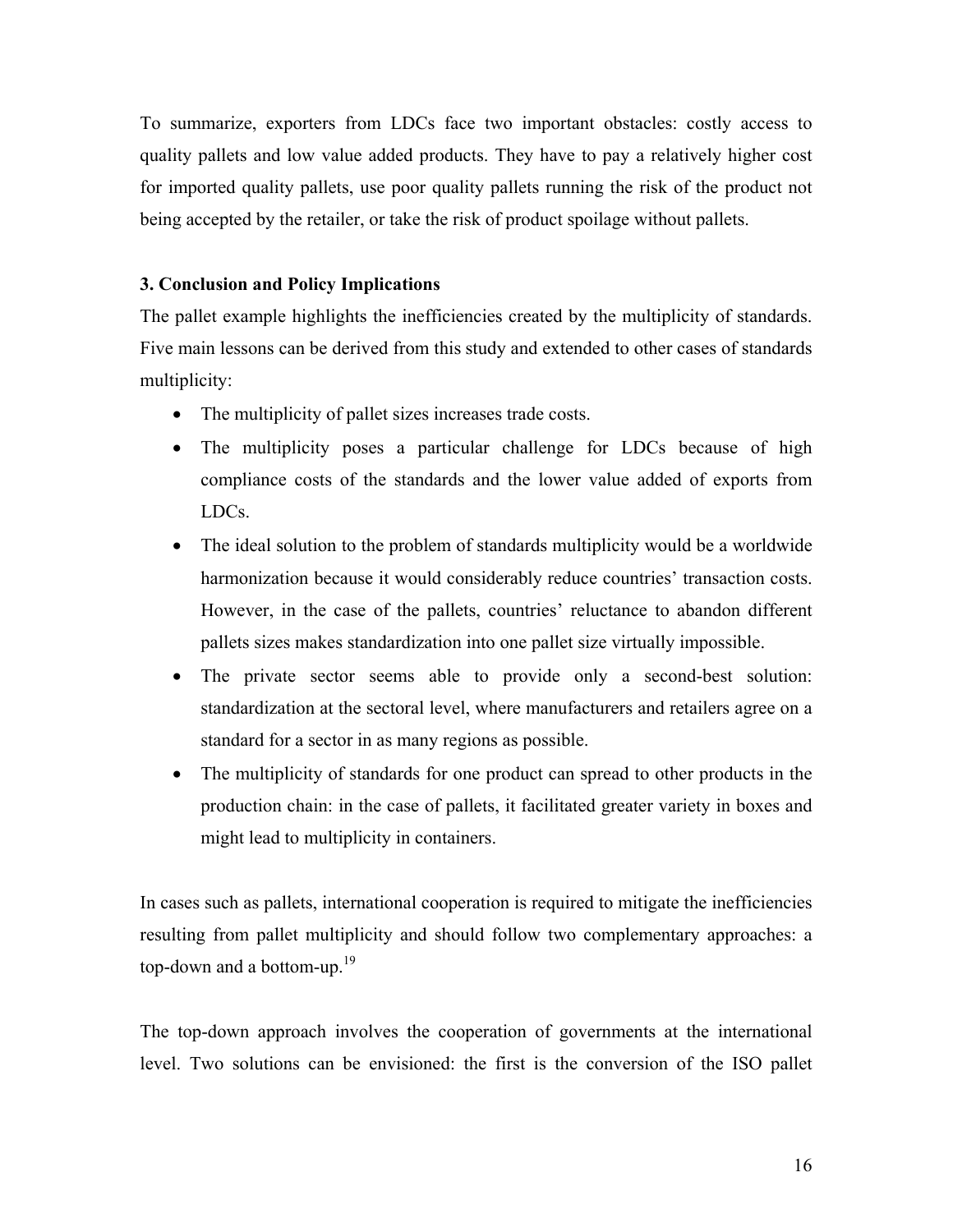standard into a compulsory international technical regulation. This is by no means an easy strategy. It would require the intervention of a supranational authority with sufficient enforcement power. However, the most likely candidate, the WTO Technical Barrier to Trade (TBT) committee does not set international technical regulations; it only sets the principles that technical regulations must satisfy. The second solution is for governments to promote the ISO-recognized standard. Such an approach could be complemented with an international compensatory mechanism, where countries less affected by the readjustment to the ISO standard would provide assistance to those most affected. Government's promotion of the ISO standard is the most promising solution. Indeed, ministries or state-owned enterprises can influence the market and create positive incentives. The US Department of Defense illustrates this point with the new RFID technology (see Box 2).

#### **Box 2: The US Department of Defense Constrains Suppliers to Adopt ISO-recognized RFID Technology**

RFID (Radio Frequency Identification)<sup>20</sup> is a technology that is being developed for assets tracking, access applications, and toll collection to reduce labor and stocks costs. By capturing data without manual scanning, the Department of Defense (DoD) expects to reduce significantly the number of people needed to handle goods. By improving the tracking of goods, safety stocks can be reduced.

DoD has involved the private sector in setting a common standard to widespread the use of this new technology. In October 2003, the DoD started to ask its 23,000 suppliers to use RFID tags to help track items. By 2010, all pallets and cases shipped to DoD's large depots will must have RFID tags. DoD embraced the ISO draft standard for RFID technology. Following this decision, many suppliers adopted the draft ISO version. Wal-Mart (and its 43,000 suppliers) is the main representative of the seemingly second camp. Aware of the importance of standardization to develop the use of RFID for pallets, the DoD and Wal-Mart started to cooperate. Without common data-formatting and tag specifications, a supplier would have to tag pallets differently to Wal-Mart than those destined for the military. An industry trade association for RFID was established and, in June 2004, a RFID expert group was constituted. Wal-Mart and the DoD are included in this group. Foreign companies may also join this association: two Chinese companies are members of this association.

DoD's role in the adoption of a universal RFID standard is critical. DoD has involved the private sector in setting a common standard. This cooperation is rather unusual. Dignan (2004) noticed: "there's not a lot of precedent for public and private cooperation on setting early standards for a new technology".

The bottom-up approach involves the cooperation between countries' private sectors aiming at a worldwide sectoral standardization. This approach has already been followed

 $19$  This part derives mainly from discussions with Rick Le Blanc.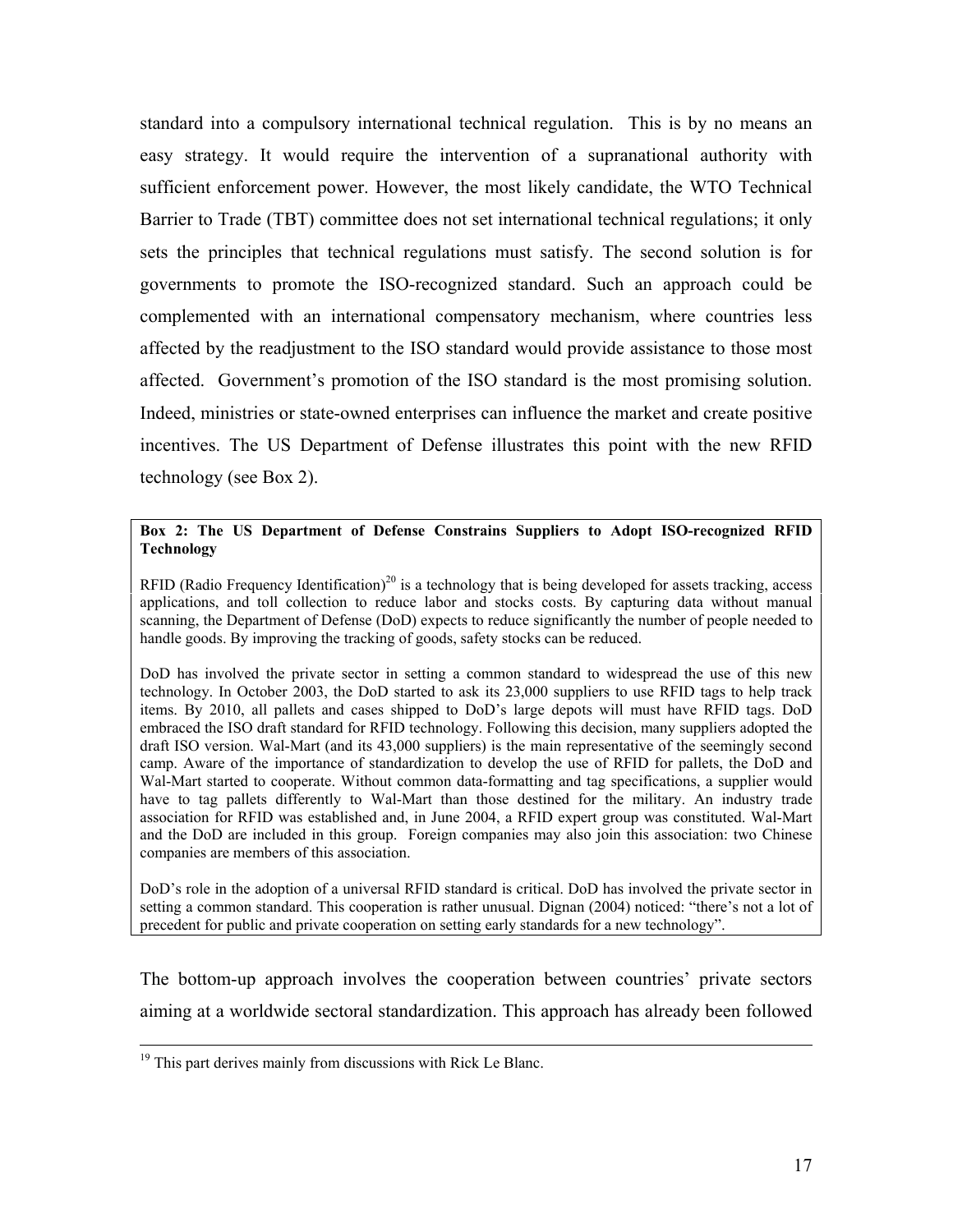by several sectors such as the electronics or brewery sectors, which have adopted a "sectoral pallet" used worldwide. The electronics industry has developed two international standard pallet sizes used to ship computers and other electronics: the 1200\*1000 in the USA and the 1200\*800 in Europe (Brindley 2002:3).

The bottom-up approach consists of the following steps: first, the representatives of a sector review the pallet standards used in that sector; second they select the most appropriate standard and third they devise incentives for professionals of that sector to adopt the "sectoral standard". The sector could subsidize the purchase of this sectoral standard, for instance by providing a rebate per new product purchased. If all sectors followed this bottom-up approach, there would be a migration toward a set of international standards, and harmonization of pallet standards within sectors would be achieved.

The role that LDCs could play in the top-down and bottom-up strategies is very limited since LDCs are generally standard takers and have a limited leverage in international harmonization efforts. What can LDCs do in the meantime to lessen the costs of the multiplicity of pallet standards?

LDCs should facilitate the development of the purchase, rental and exchange pallet market in their economies to improve their access to pallets and lower their cost. With this end in view, LDCs could contribute in four directions. First, implementing trade facilitation measures would help develop these markets. Indeed, as road, customs and ports infrastructure are improved, transport time would be reduced that would result in lower rental pallet costs. Reducing pallet costs would facilitate the palletization of products and ultimately increase the demand for a pallet market. Second, LDCs should also eliminate tariffs and illegitimate non-trade barriers for pallets since this elimination would reduce costs and improve access to pallets. For instance, tariffs on pallets between neighboring LDCs in Africa can be as high as 15 percent. Protectionist policies lead to an

 $20$  This technology consists of an antenna with a transceiver and a transponder. When a RFID tag passes the electromagnetic zone, the reader decodes the data encoded in the tag's integrated circuit and the data is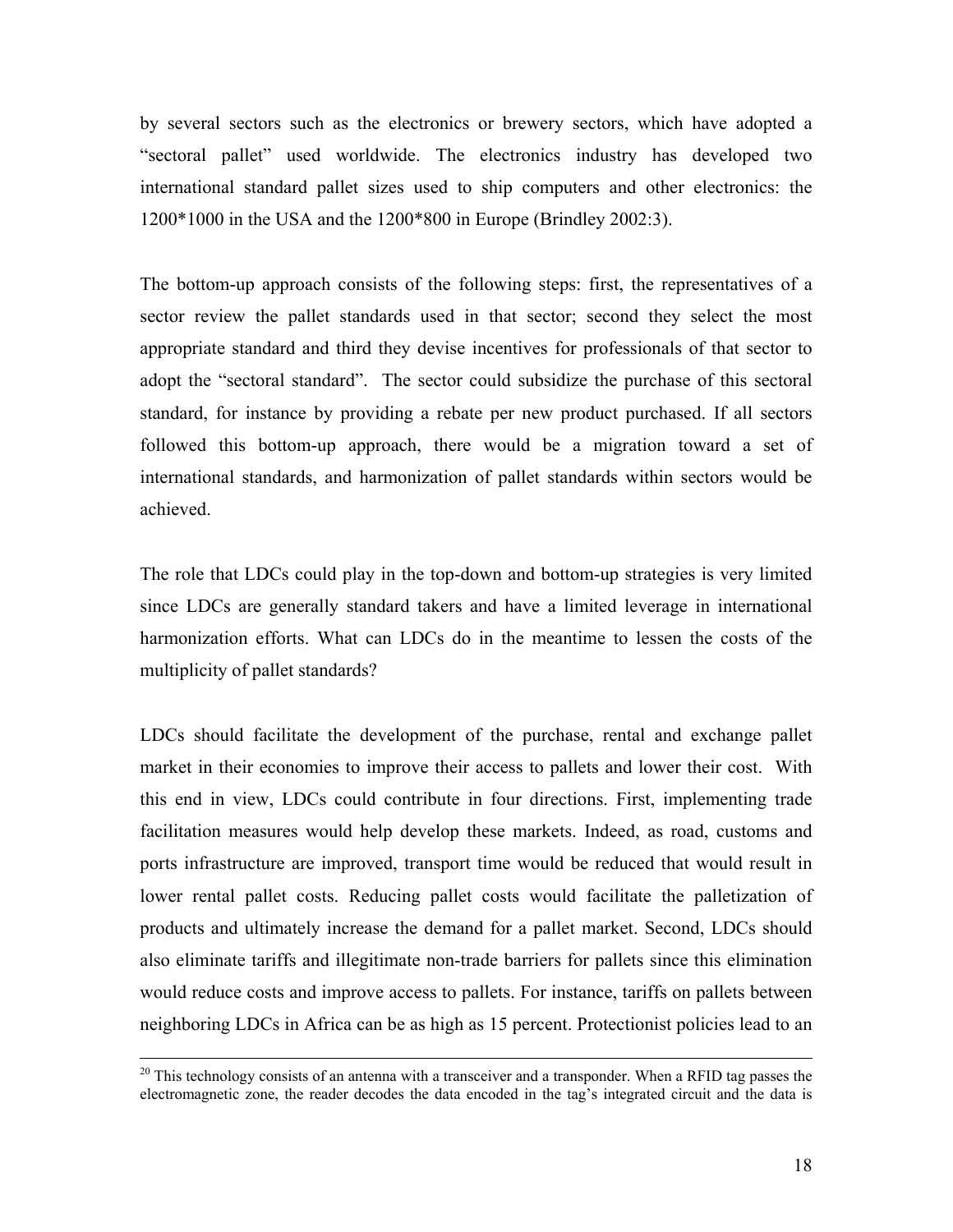inefficient use of pallets. Third, regional integration for LDCs would contribute to greater intra-regional trade in pallets and would help producers reap greater economies of scale, lower pallet price and upgrade pallet quality.

As Le Blanc points out<sup>21</sup>, pallet manufacturing is typically a basic technology enterprise with a low minimum efficiency scale. Therefore, there is the potential to strengthen pallet manufacturing through appropriate incentives in LDCs with wood availability. This has been the case for instance in some South American countries. Several saw mills in Latin America produce world-class pallet components used for the US pallet industry<sup>22</sup>. Capacity-building to transfer best practices can become a critical contribution to develop pallet manufacturing in LDCs as well as the above-mentioned incentives.

LDCs should refrain from setting their own pallet standards, which would only contribute to a greater multiplicity of standards. Governments should not discourage the use of pallet standards used in foreign markets. They should grant domestic pallet producers enough flexibility to satisfy foreign markets' pallet standards to have greater market access and reduce transport costs.

In this field, the World Bank's strategy should be divided in two directions: to develop awareness of costs related to the multiplicity of standards and to support actively harmonization at the global level (within ISO) and at the regional level (within regional cooperation agreements).

passed to the host computer for processing.

 $21$  E-mail exchanges in June 2004.

<sup>22</sup> Interview with Ian Carter, North American Industrial Ltd.